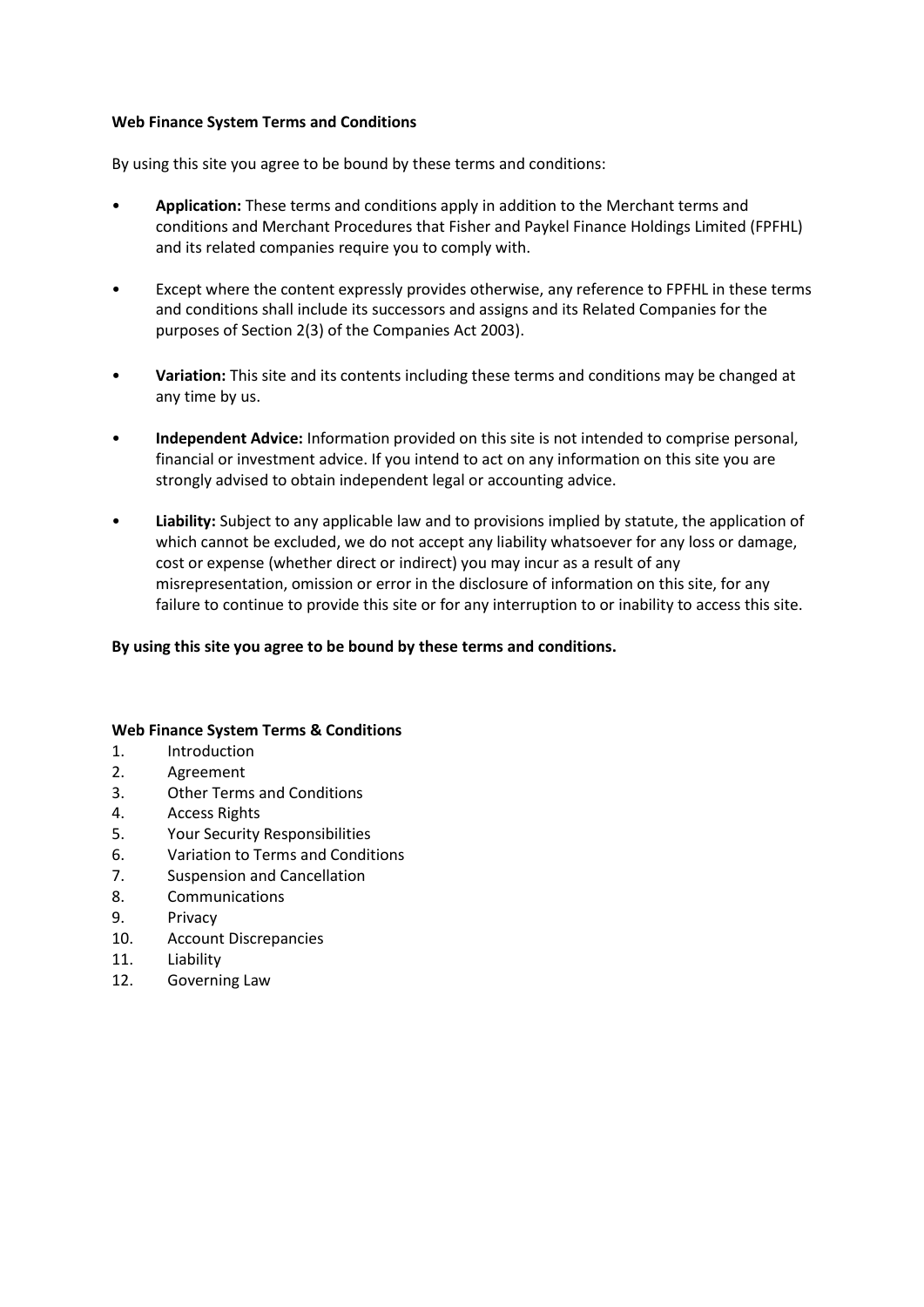#### **1. Introduction**

- 1.1. These terms and conditions comprise a binding contract between you and FPFHL.
- 1.2. If your Password has become or may have become known to anyone else you must notify us immediately.
- 1.3. If the Staff Login ID of any member of your staff has become or may have become known to anyone else you must notify us immediately.
- 1.4. In these terms and conditions:

**Account** means a Q Card or any other revolving credit card facility maintained by FPFHL and debited and credited with Transactions.

**Retailer ID** means the unique personal identification number issued by us to you to enable you to access the Service as more particularly described in these terms and conditions.

**Password** means an alphanumeric 8 character, case sensitive password that your staff will need in conjunction with their Staff Login ID to access this site.

**Service** means the web finance system functionality on this site made available through the internet network.

**Staff Login ID** means the unique number that serves as a staff identifier and that is provided to your staff when you register them with us as a user of this site.

**Transaction(s)** means an amount debited or credited to an Account or made using a credit card issued by FPFHL.

**Web Finance System** means the secure web based service provided by this site to enable you to facilitate a sale on finance with your customers.

**We, our or us** means FPFHL its directors, officers and employees and includes authorised agents.

You or your means you (a Merchant) who have accepted the use of the Web Finance System functionality located on this site under these terms and conditions and includes any member of your staff who has authorised access and who has been issued with a Staff Login ID.

Other terms shall have the meaning ascribed to them under the Merchant terms and conditions and/or Merchant Procedures.

### **2. Agreement**

2.1. We offer to make the Web Finance System functionality on this site available to you to enable you to process Transactions at the point of sale in accordance with these terms and conditions.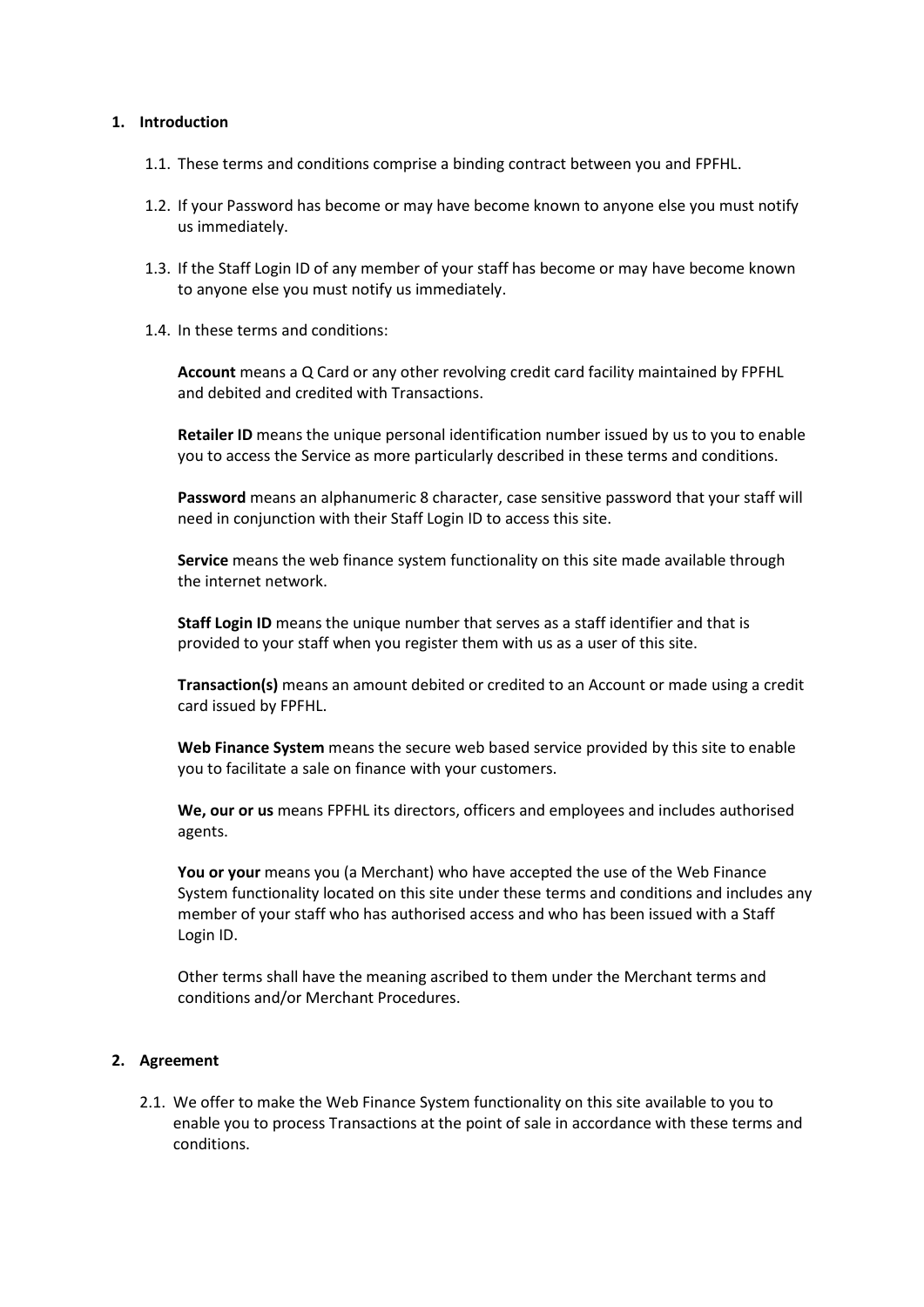- 2.2. By using this site you confirm that you understand and accept these terms and conditions.
- 2.3. By using this site you confirm that you consent to us communicating with you by any means including telephone or email to a telephone number and/or an email address you have provided to us.
- 2.4. You acknowledge that all information contained on this site is owned by us and may not be copied or otherwise reproduced by you except as expressly contemplated by this site.

## **3. Other Terms and Conditions**

- 3.1. These terms and conditions are in addition to and are to be read in conjunction with the Merchant terms and conditions and the Merchant Procedures as applicable.
- 3.2. In the event of any inconsistency between the interpretation of these terms and conditions and the Merchant terms and conditions and the Merchant Procedures (as applicable), the latter will prevail.

### **4. Access Rights**

- 4.1. You and each member of your staff that is intended to be able to access and use this site must become registered users.
- 4.2. In order for you to register yourself with us as a Merchant, you must complete the load request form (Merchant Application form) and identify a selected person from your organisation to be the administration manager (the "**Administration Manager**"). Once we have verified and recorded the Administration Manager's identity, they will be issued with a Retailer ID.
- 4.3. In order to provide your staff with access to this site you will need to register them with us. You must contact us and provide us with the staff member's name and date of birth. We will then verify their identity (recording and retaining such details for future identification purposes). Assuming due and satisfactory completion of our identity checks, we will then issue a temporary login ID and Password to each registered member of your staff.
- 4.4. You will need to arrange for the Administration Manager to visit the appropriate website and select the 'Merchant Login' option. The Administration Manager will then need to enter the Retailer ID, his/her staff temporary Login ID and password. He/she will then be guided as to how to select Login IDs and Passwords for staff to gain access to the site. Further rules for activating the Staff Login IDs and Passwords are contained in the attached schedule or can be found by clicking the "Terms of use for this website" link.
- 4.5. Once these registration formalities have been completed and the Retailer ID and the Staff Login ID's have been issued, you and your registered members of staff are authorised to use this site with immediate effect in accordance with these terms and conditions and as otherwise directed by us from time to time.
- 4.6. We will endeavour to provide you and your registered staff members with uninterrupted access to the site subject to any necessary downtime required for system maintenance or repairs or as a result of an event of force majeure (matters outside of our reasonable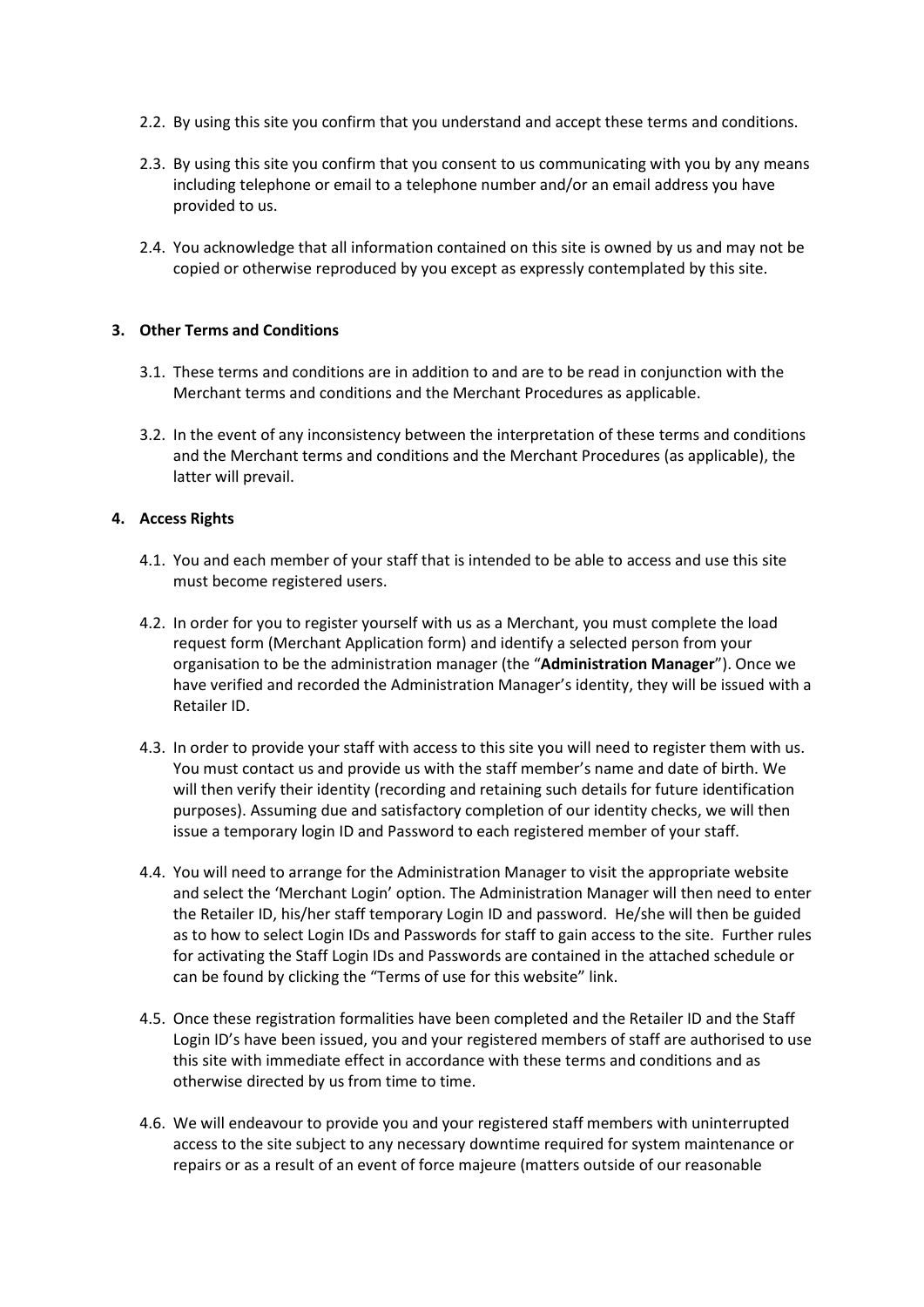control). We will not be liable to you in respect of any inability to access the site or any interruption to the availability of the site (for any reason).

### **5. Your Security Responsibilities**

- 5.1. You will ensure that your Administration Manager and registered staff members use distinct Passwords in accessing this site and that they do not allow any other person to access or use that Password (including other members of staff, family members and the staff of FPFHL). You will ensure that your registered members of staff do not keep written records of their Passwords where they can be accessed by other people or leave computer terminals unattended whilst logged on to this site.
- 5.2. You will ensure that your registered members of staff use reasonable care when accessing this site and will immediately notify us if it appears that access Passwords have somehow become known to any other person.
- 5.3. You agree that you will not permit any of your staff to use this site whilst logged on with another person's credentials (i.e. using someone else's Staff Login ID and Password).
- 5.4. You are responsible for all instructions authorised under the Staff Login IDs and Passwords of your staff, regardless of whether that instruction is from the member of staff actually allocated with that Staff Login ID and Password or from another person and whether or not that Staff Login ID has been used with the knowledge or consent of the relevant member of staff. You agree that such instructions are sent to us under your authority and that we have no additional duties to make any enquiry as to the authority or identity of the sender of that instruction.
- 5.5. You must notify us immediately should you believe that someone other than a member of your staff has accessed or logged into the site using your Retailer ID (i.e. if the time you are shown to have last logged into the site does not equate with the last time that you recall any of your staff being logged into the site).
- 5.6. You agree that you and any member of your staff will not use the service for any purpose other than processing Transactions at the point of sale.
- 5.7. You agree that you and any member of your staff will not attempt to modify the content or appearance of this site or otherwise interfere with the operation of this site.

### **6. Variation to Terms and Conditions**

- 6.1. We may change or vary these terms and conditions at any time at our absolute discretion. By continuing to access and use the site after the changes have been made you will be deemed to have accepted those changes.
- 6.2. We can change the user requirements, application and operating system specifications, format or content of the site at any time without prior notice to you.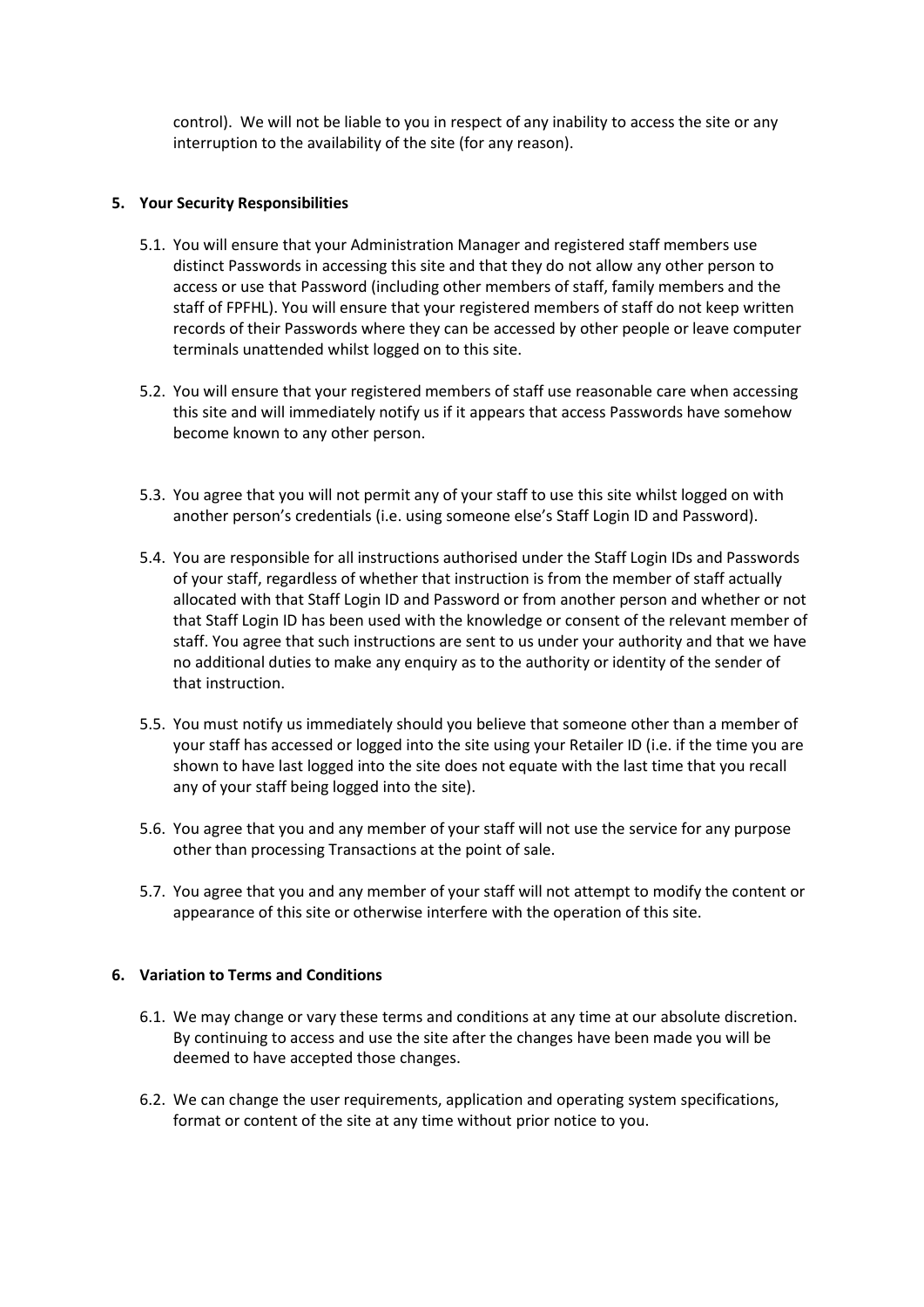## **7. Suspension and Cancellation**

- 7.1. We may at any time suspend or cancel your access to the site (including access by your members of staff) without any notice to you in the event you are in breach of these terms and conditions, any of the Merchant terms and conditions or any of the Merchant Procedures.
- 7.2. We do not accept any liability for any loss you may suffer or incur as a result of any such suspension or cancellation of access to the site.
- 7.3. You are able to cancel your use of the site at any time by providing us with advance notice.

# **8. Communications**

- 8.1. Communications in connection with these terms and conditions and the Web Finance System functionality must be given in accordance with these terms and conditions.
- 8.2. Communications over the internet are deemed to have been received when the communications enter a recipient's computer and are effective when received, even if the person to whom the communication is addressed is not aware of its receipt.
- 8.3. Communications are deemed to be sent from where the sender has its place of business or residence and is deemed to be received where the recipient has its place of business or residence.

## **9. Privacy**

- 9.1. The personal information of your registered members of staff is used and retained by us for the sole purpose of identifying that person and verifying that person's right to access this site, all in accordance with the Privacy Act 1993.
- 9.2. You agree that the card terms and conditions relating to the applicable revolving credit facility issued by FPFHL will continue to apply to any information you provide to us on customers in connection with these terms and conditions and your use of the site in processing Transactions.

### **10. Liability**

- 10.1. Subject to complying with our statutory obligations, we are not liable to you and therefore accept no responsibility for any loss, damage, cost or expense whether direct or indirect, consequential or economic which arises in connection with any one or more of the following:
	- a. your use of the site; or
	- b. any unauthorised use of your Retailer ID, and the Password or Staff Login IDs of your members of staff; or
	- c. any system or telecommunications failure; or
	- d. any fault, error or defect in the design of this site; or
	- e. any fault, or failure resulting in a loss of access to this site; or
	- f. any event of force majeure (matters outside of our reasonable control); or
	- g. any error or inaccuracy in any information appearing on this site.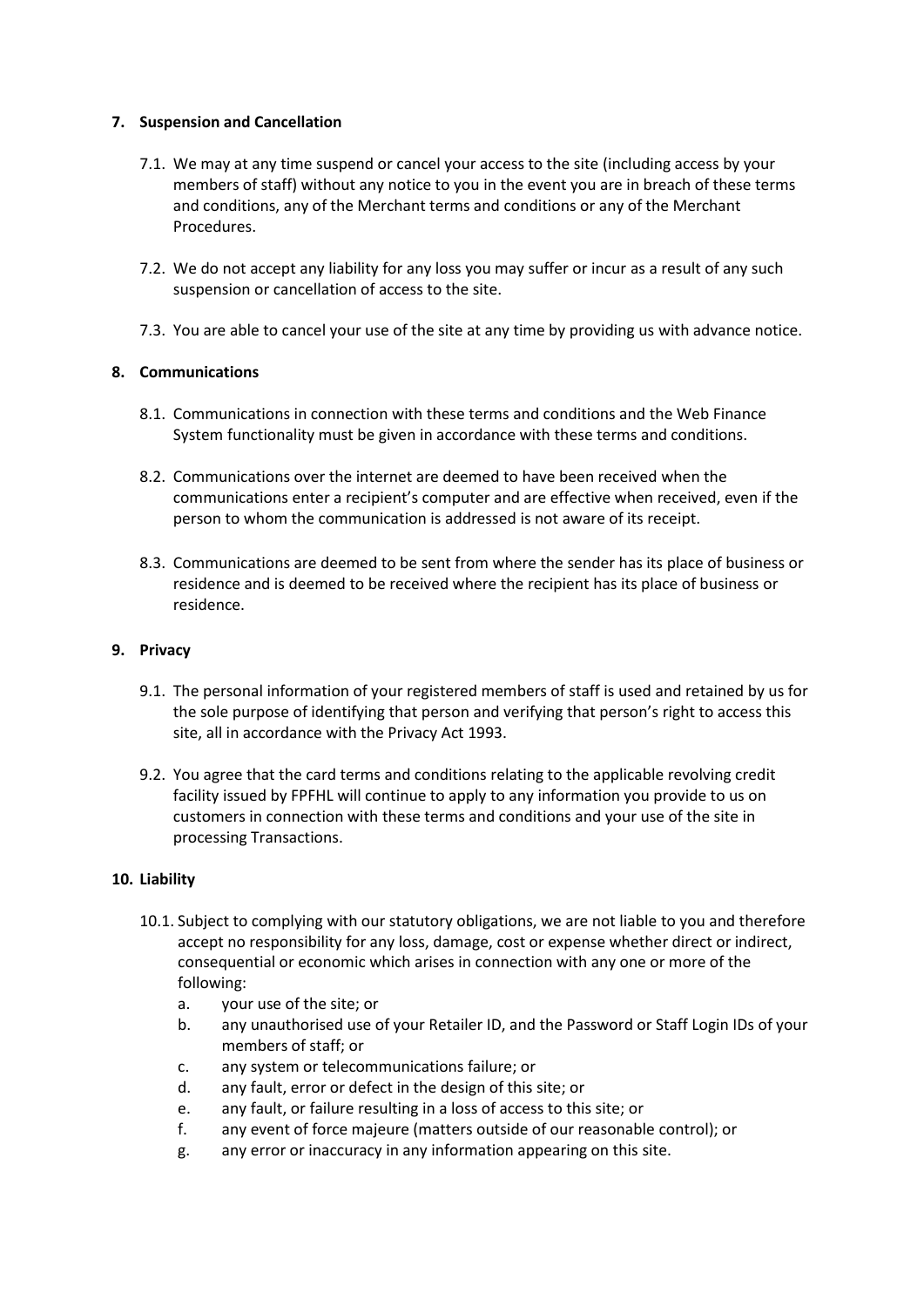### **11. Governing Law**

- 11.1. These terms and conditions are governed by New Zealand law.
- 11.2. The New Zealand Courts shall have jurisdiction to hear and determine all disputes in respect of the interpretation and application of these terms and conditions.

## **Schedule Retailer IDs are allocated to you by FPFHL**

- 1.1. To register a member of your staff and obtain a Staff Login ID and Password for that person: Each Merchant is required to allocate an Administration Manager with authority to add and delete staff members as appropriate, as users of this site. The allocation of the Administration Manager is required as part of the application process in joining the Web Finance System. To load a staff member as a new user, the Administration Manager needs to contact us, with details of the staff member's full name and date of birth. We will then provide the Administration Manager with a temporary Login ID and password for that particular staff member to use. When logging on for the first time the user will be forced to replace this Login ID and password by creating a new Login ID and Password.
- 1.2. Deleting users:

You must contact us immediately should a registered member of your staff leave your employ, or otherwise be deemed by you, as no longer authorised to use the Web Finance System. We will then delete this user from our system and therefore any rights of access this person had.

1.3. Forgotten Passwords:

Should a Password be forgotten by a registered member of your staff, then that person must contact us for the issue of another temporary login ID and password. The identity of that member of your staff will need to be verified as a current user before a temporary login ID and password is issued.

1.4. Known Passwords:

Should a Staff Login ID and Password become known to another person, you will need to immediately phone us for the issue of another temporary login ID and password.

### 1.5. Staff Login IDs must:

- Be 6 24 characters in length
- Contain no spaces
- Use only A Z and 0 9

#### 1.6 Passwords must:

- Be 8 24 characters in length
- Contain no spaces
- Contain at least 2 numeric digits
- Contain at least 1 alpha character (upper or lower case).
- 1.7 Passwords should:
	- Avoid known details such as family names, birth dates, phone numbers and pet names
	- Avoid easily guessed words such as password01